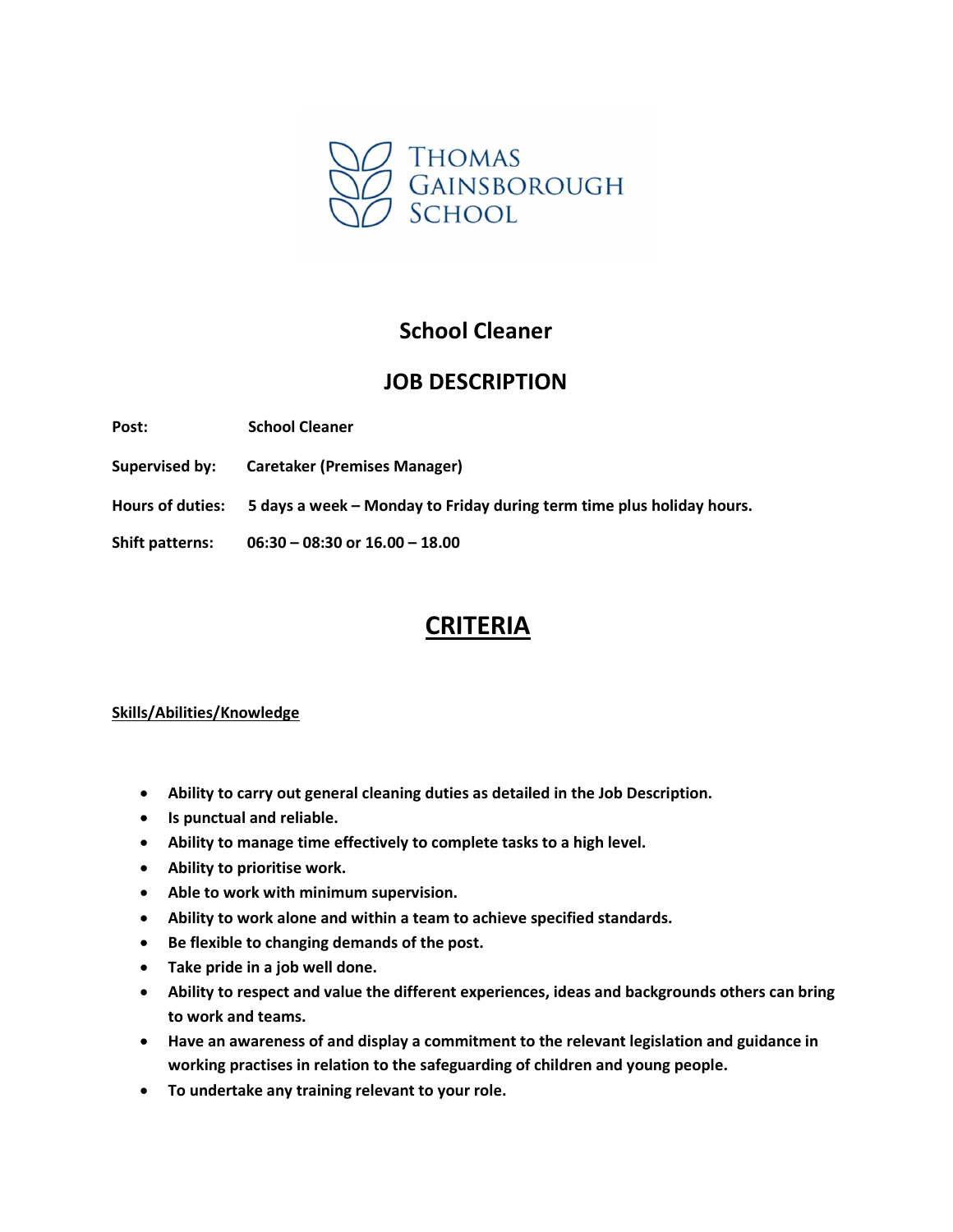The Caretaking and cleaning team as a whole are responsible for maintaining high standards throughout the school. Each cleaner will be responsible for an area and will be expected to clean to the frequency and standards set out. At the direction of the Facilities Manager, cleaning staff will clean other areas as required within the contractual hours.

The Headteacher will delegate the monitoring of the cleaners to the Facilities Manager and it is his/her responsibility to ensure that high standards of cleanliness are reached and maintained.

#### Main Duties – Daily

#### Toilet and Cloakroom Areas

- Clean lavatory basins with appropriate cleaner provided.
- Clean inside and outside surrounds of sinks.
- Clean taps.
- Refill toilet dispensers in all cubicles.
- Wipe tiles.
- Polish mirrors.
- Wipe paintwork.
- Empty rubbish bins.
- Clean and mop floor with appropriate cleaner provided.

### Classrooms/Group rooms/Music Rooms/Theatres/Staffroom/Meeting Rooms/Library areas/Science rooms/Offices/Art rooms/Technology rooms/Sports facilities.

- Vacuum carpets
- Hard floors sweep or vacuum then wash
- Furniture / desks / tables- wash/dust (all removable furniture e.g. trolleys must be pulled out and cleaned under)
- Fixtures and fittings –dust and damp wipe (incl. Skirting, pipes, window ledges etc.)
- Bins-Empty daily and damp wipe when needed
- Clean inside and outside surrounds of sinks
- Doors/Walls- remove marks from glass, doors and walls
- Clean telephones
- Remove all chewing gum from floors and furniture